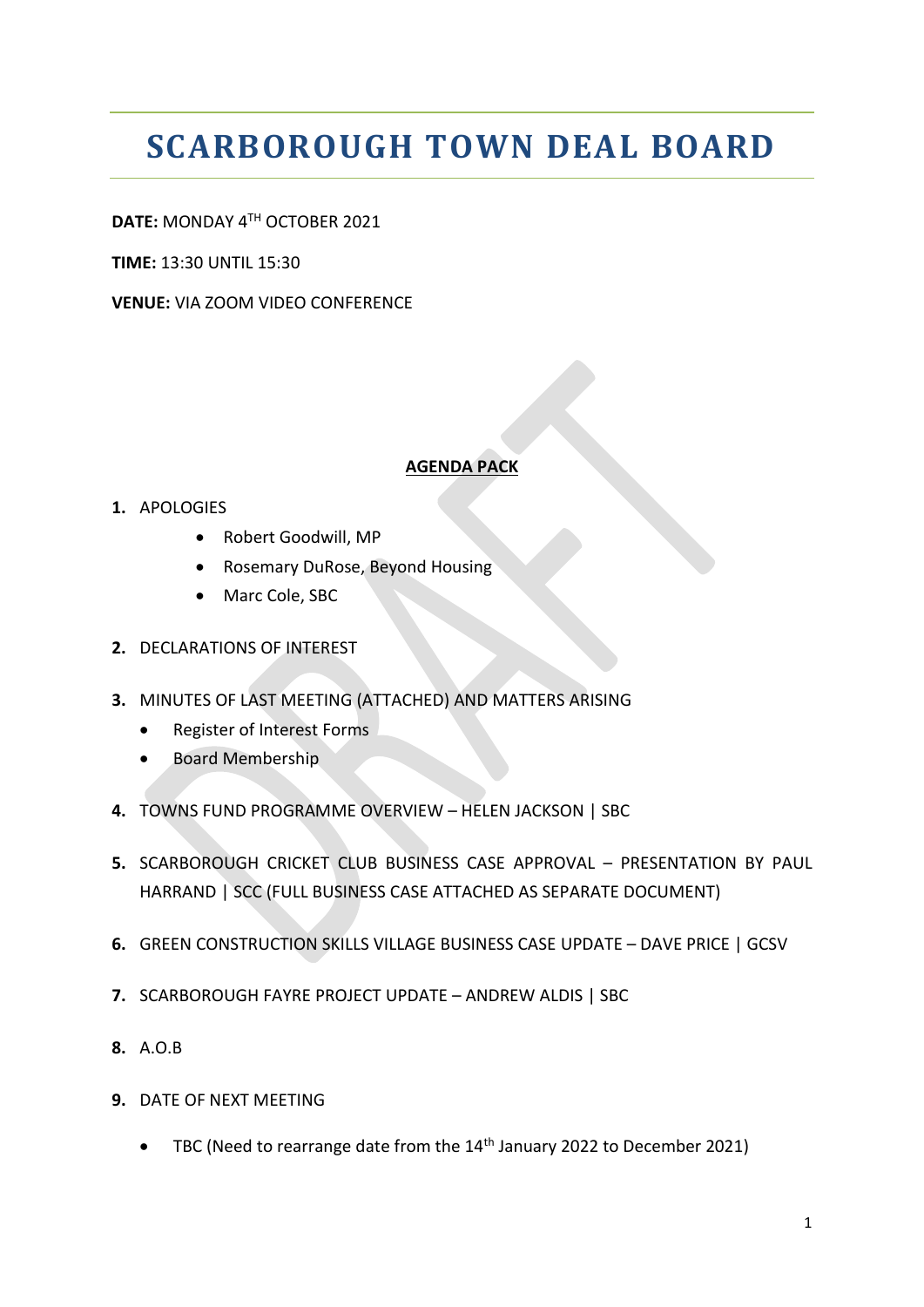## **SCARBOROUGH TOWN DEAL BOARD**

### THURSDAY 29<sup>th</sup> JULY 2021

### 10AM VIA ZOOM VIDEO CONFERENCING

#### **DRAFT MINUTES**

#### **IN ATTENDANCE**

| <b>CHAIR David Kerfoot MBE DL DK</b>    | Sue Anderson-Brown SAB       |
|-----------------------------------------|------------------------------|
| Kerfoot CS                              | <b>Brunswick Centre</b>      |
| <b>Richard Flinton RF</b>               | Steve Bromham SB             |
| <b>NYCC</b>                             | Save 9                       |
| Marc Cole MC                            | James Goodall JG             |
| <b>SBC</b>                              | Scarborough Town Centre Team |
| Mike Greene MG                          | Leigh Brand LB               |
| <b>SBC</b>                              | <b>SBC</b>                   |
| Tricia Kane TK                          | Kerry Levitt KLV MINUTES     |
| <b>MHCLG</b>                            | <b>SBC</b>                   |
| Richard Grunwell RG                     | Clare Harrigan CH            |
| <b>Scarborough Business Ambassadors</b> | <b>Beyond Housing</b>        |
| Helen Jackson HJ                        | <b>Billa Duggal BD</b>       |
| <b>SBC</b>                              | <b>SBC</b>                   |
| Louise Neale LN                         |                              |
| <b>NYCC</b>                             |                              |
|                                         |                              |

#### **1. APOLOGIES**

Mark Williamson, English Heritage Alex Richards, SBC David Stone, CAVCA Robert Goodwill MP Liz Small, NYCC Jackie Mathers, Coventry University Rosemary DuRose, Beyond Housing James Farrar, YNYER LEP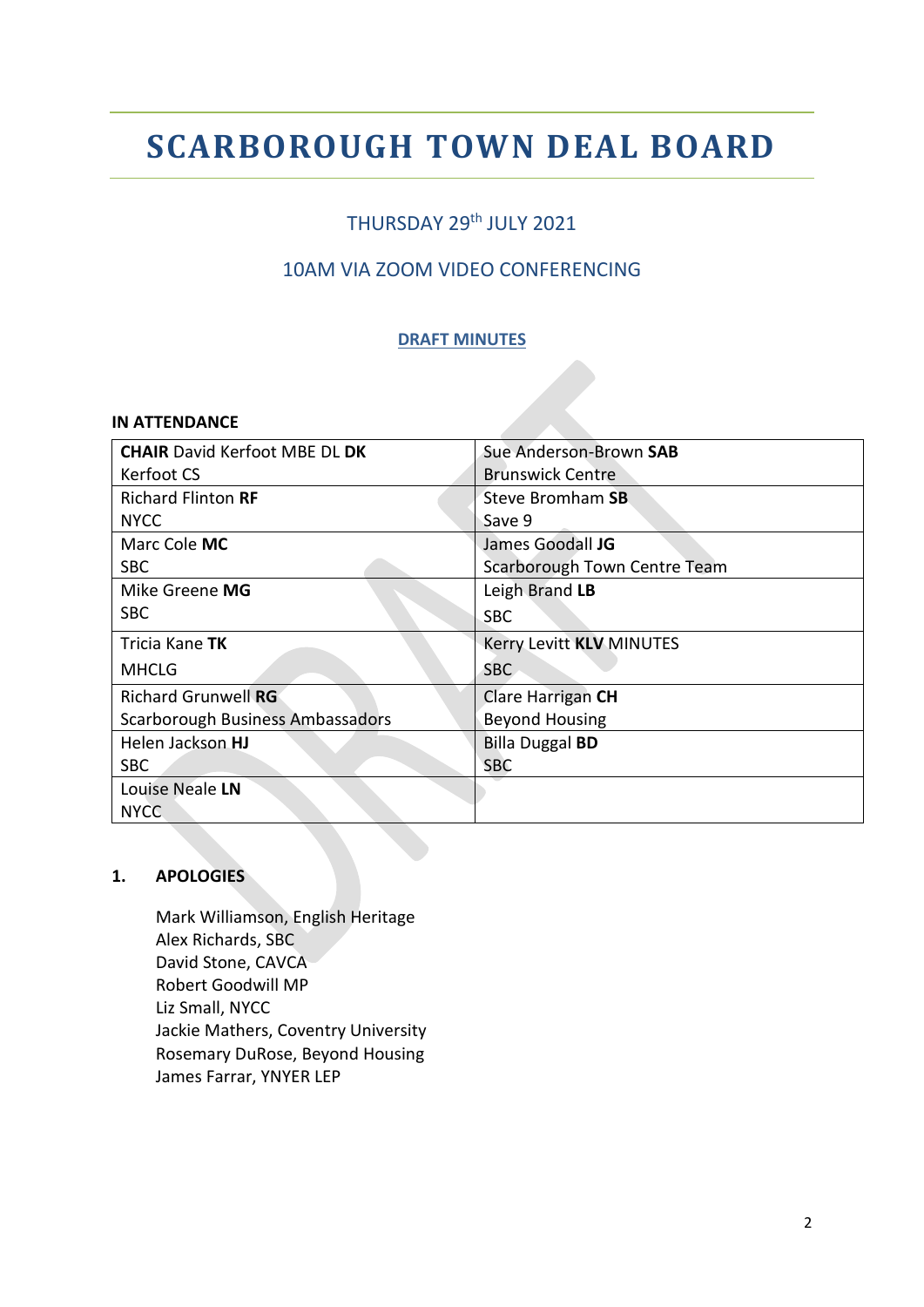#### **2. MINUTES OF LAST MEETING AND MATTERS ARISING**

- 2.1 Minutes of the meeting held on Thursday  $6<sup>th</sup>$  May 2021 agreed as a true record.
- 2.2 No matters arising.

#### **3. REGISTER OF INTERESTS**

- 3.1 DK empathised the importance of keeping the Register of Interests up to date and declaring interests at each meeting.
- 3.2 RG declared an interest in the Improving Scarborough Cricket Club project.
- 3.3 **ACTION**: KLV to circulate the Register of Interest form for all Board Members to update their interests.

#### **4. REVIEW OF THE TERMS OF REFERENCE**

- 4.1 The Terms of Reference document with suggested areas for amendments was circulated with the agenda.
- 4.2 HJ gave a brief presentation on the progress to date and the current stage highlighting the responsibility of the Board moving forward and the suggested amendments.
- 4.3 RF requested a further amendment to reference 1.3 to include that the Board will have responsibility for oversight on the effective delivery of the projects.
- 4.4 **ACTION**: HJ to update the Terms of Reference. KLV to recirculate.

#### **5. TOWN DEAL BOARD MEMBERSHIP**

- 5.1 DK asked if the Board were happy to continue with the current Chair arrangements. MG proposed DK remained as Chair. RF seconded. **AGREED: DK will remain as Chair of the Scarborough Town Deal Board.**
- 5.2 DK also requested Board members consider the current Board membership list and potential gaps. RG raised the issue that some members do not attend any meetings.
- 5.3 **ACTION:** MG to contact MHCLG to discuss the Board representation required and will prepare a recommendation paper. Board members to feed in any suggestions.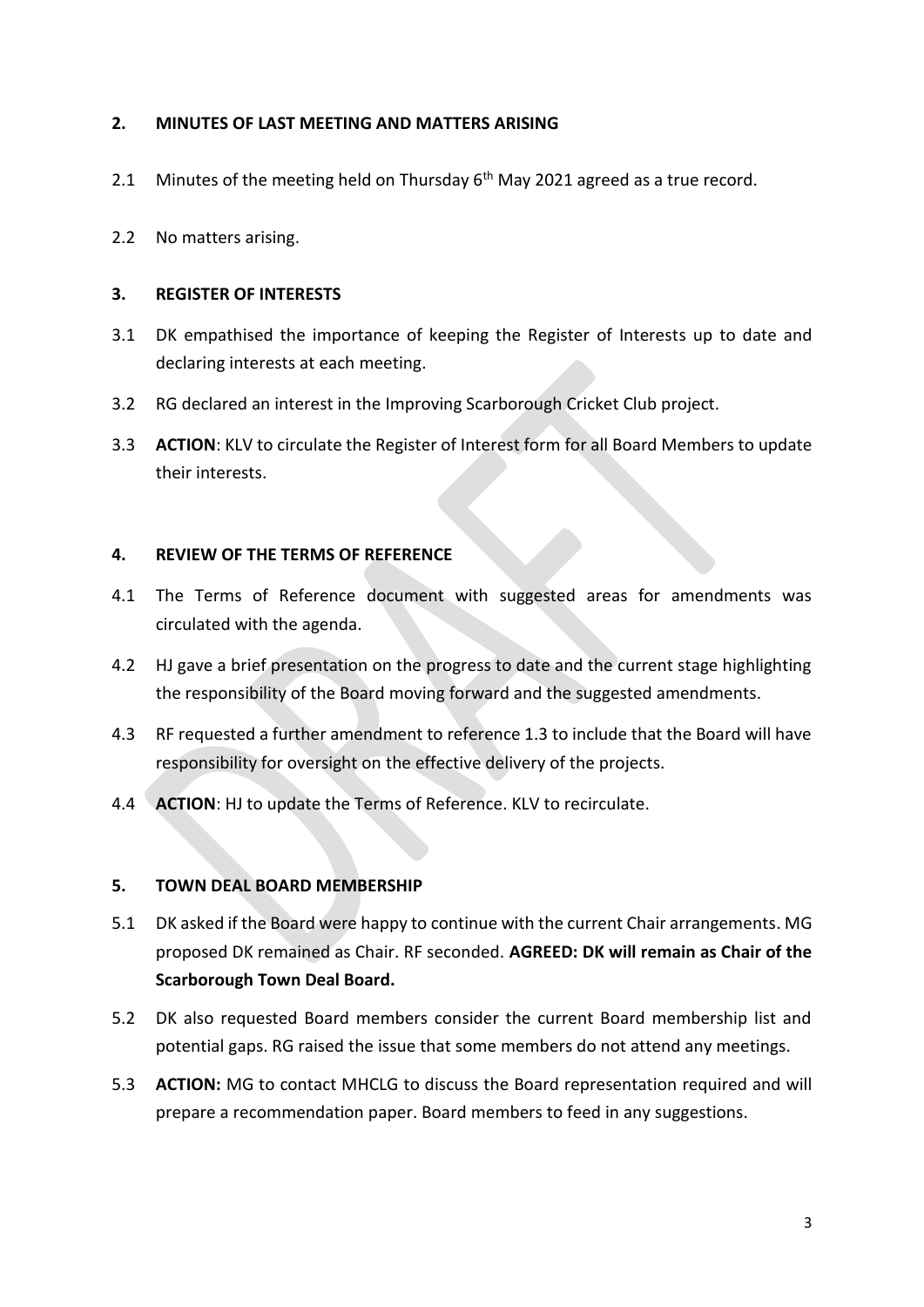#### **6. BUSINESS CASE DEVELOPMENT PROCESS**

- 6.1 HJ gave a presentation on the process each project must go through to ensure they develop a Full Business Case (FBC) compliant with the HM Treasury Green Book.
- 6.2 SBC is the accountable body for the funding and has to approve the FBC before a Summary Document for MHCLG is prepared and submitted. The Chair of the STDB must also sign off the Summary Document. FBCs are not submitted to MHCLG unless requested.
- 6.3 Each project lead will be expected to attend and present the key elements of the FBC and project to the STDB before submission to MHCLG. Each project has indicated which submission date they are aiming for.
- 6.4 **ACTION**: HJ to circulate the presentation slides.
- 6.5 SAB requested an update on the Scarborough Fair project.

The project has just completed the draft Feasibility Study which contains a number of suggestions, including a suggestion for a 'maker space' which will be explored and developed further during Full Business Case development. A robust Steering Group for the project has been established which is taking the project forward.

#### **7. PROJECT UPDATE**

- 7.1 HJ gave a brief overview on the current status of each of the projects.
- 7.2 For clarification, FabLab has not yet secured Community Renewal Funding for a pilot scheme but has been shortlisted to go through to Stage 2 of the funding process.
- 7.3 **ACTION**: HJ to circulate the presentation slides.

#### **8. AOB**

- 8.1 MG gave an updated on the recent Local Government Reorganisation announcement. MG and RF emphasised that SBC and NYCC are committed to working together to progress the current programme of projects and secure a Devolution Deal. The announcement shouldn't affect the work of the STDB.
- 8.2 DK announced that Ed Asquith is no longer working with the STDB on the communications and would like to record his thanks for the work Ed has undertaken over the last 18months.